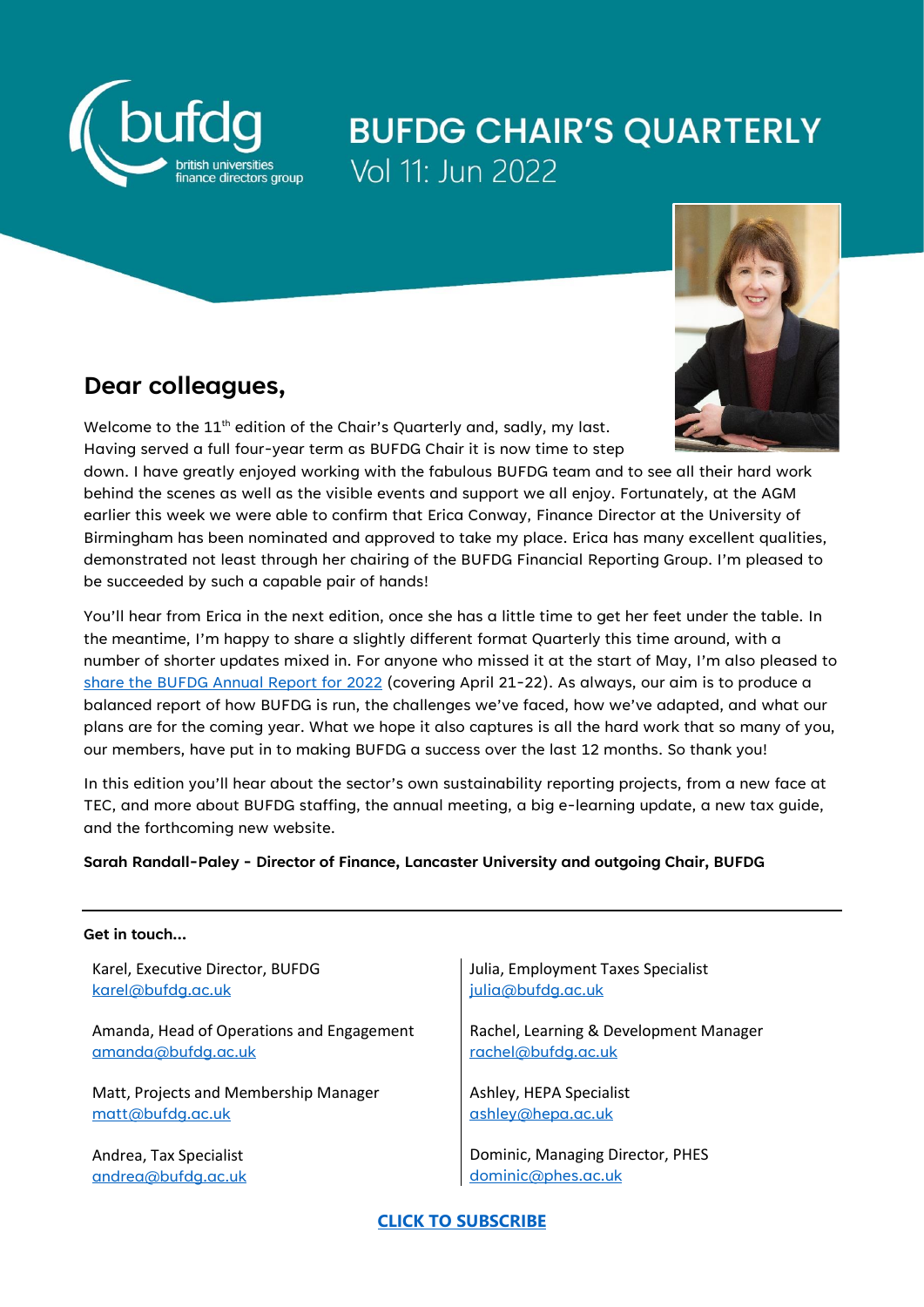### **E-learning – big update**

We've been busy transferring many of our elearning courses into some new software this year, as well as taking that opportunity to review them for accessibility. So far, we've got 12 courses live in our new Rise software, with several more going live before the end of the year.

The new software gives the courses a clean and uncluttered look, makes it easier to navigate through them, and is more accessible.

### **New customs courses**

We'll be launching a package of customs courses before year-end which should provide a great resource for those battling against the problems caused by the increased number of imports and exports post-Brexit, and all the additional documentation and requirements. The courses will be:

- *Introduction to Import Terminology in H E* – this provides a quick introduction to the Customs Terminology that might arise when talking to suppliers or Customs Agents, so is suitable for central tax, finance, and procurement teams, as well as finance staff in academic schools/departments, who deal with imports and obtaining goods from overseas.
- *Import Principles for H E Procurement* designed for procurement staff involved in obtaining goods from overseas, this course provides a detailed guide to the various aspects of importing goods including declarations, incoterms, documentation, the import process, commodity codes, valuation, and VAT/duty saving measures, as well as including a trouble-shooting guide.
- *Import Principles for H E Finance* designed for central tax and finance teams, this course covers everything on the course for procurement staff, plus how to pay, report and reclaim import VAT.
- *Introduction to Exporting in H E* designed for anyone in a university who has to take or send goods overseas, or deal with the declarations related to this. It will show what to do in advance of sending/taking goods overseas, what records to keep, and what to do when the items reach another country.
- *Import Reliefs in H E* for anyone involved in purchases from overseas or other movements of goods into the UK, such as research, procurement, tax, and finance teams. It will cover reliefs available to universities, and the associated administration and requirements.

#### **Courses for everyone**

Once we've launched the new customs courses this will take our total number of e-learning courses to 44, so university finance staff are sure to [find something useful,](https://www.bufdg.ac.uk/learning/e-learning/) whether it be a course on compliance, VAT, corporation tax, procurement, business partnering, TRAC, customs, pensions, or a general introduction to H E finance.

#### **Not just for central finance**

And don't forget that BUFDG e-learning courses are not just for central finance teams – any BUFDG member who thinks there is a training need in another department of their university where there is a need to improve budgeting, use of the finance system, or other financial aspects, then we may have an elearning course that could help. Anyone in a BUFDG-member HEI can sign up for a BUFDG account (or e-learning account) to access our courses - we aren't able to communicate with them to tell them about this, but our members can!

### **Competition time**

We ran a competition a couple of years ago to see who could complete the most e-learning courses, and we're running that competition again. Not only will there be prizes for the top three places, but just think of all that extra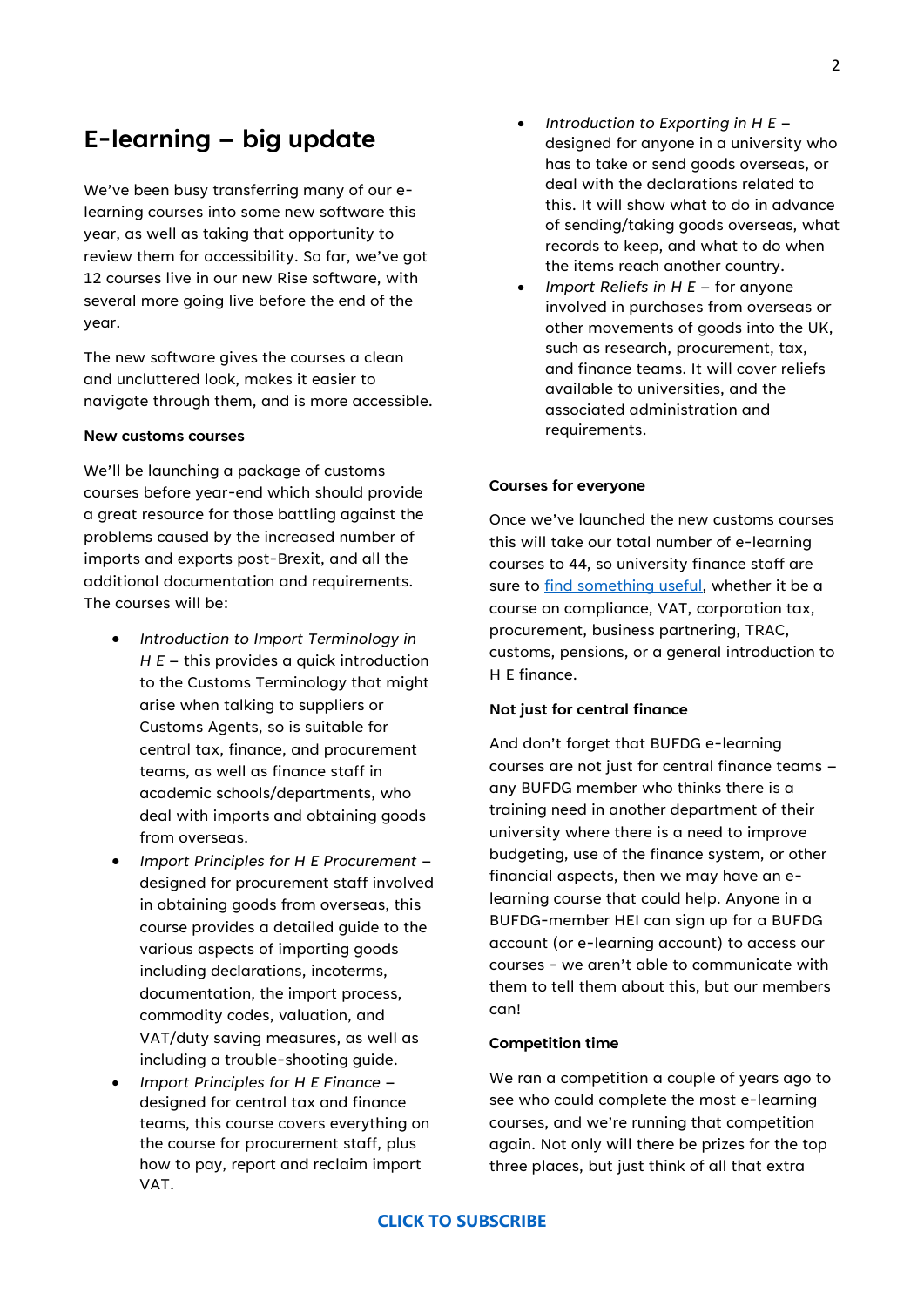knowledge! The competition will run throughout June and July, and there will be prizes for the top three e-learners in June/July 2022, and for the top three e-learners overall (since we launched our first courses).

For more [details of the courses, see our e](https://www.bufdg.ac.uk/learning/e-learning/)[learning webpage,](https://www.bufdg.ac.uk/learning/e-learning/) and [find information about](https://www.bufdg.ac.uk/news/bufdg-digest/)  [the competition in the BUFDG Digest.](https://www.bufdg.ac.uk/news/bufdg-digest/)

**Amanda Darley, Head of Operations and Engagement, BUFDG**

### **The BUFDG family is growing**

You may have seen that we recently advertised for a new Project Manager at BUFDG. We're currently in the middle of the recruitment process for this post and we're excited about the prospect of having someone join our team to help us progress the projects that will really help our members.

We have created this role as we are simply not delivering as many projects as we, or are members, would like, or as quickly as we would like, so we are recruiting an External Projects Manager to help us manage projects that are commissioned from external agencies and in collaboration with other H E sector bodies.

There are so many issues our members share that we could help tackle on a sector-wide basis, but we simply don't have the resource to do so at present. So we see this as a real opportunity to deliver some great member benefits, and we look forward to taking on some valuable projects to solve several of the challenges our members face.

We hope to be able to announce an appointment soon, and welcome a new face to the team.

**Karel Thomas, Executive Director, BUFDG**

## **Changes at TEC (The Energy Consortium)**

As some of you will be aware, after 9 years Richard Murphy the previous MD of TEC decided to step-down to allow him to spend more time with his family. As the new MD of TEC, and following a fascinating couple of days at the BUFDG Annual Meeting, I wanted to introduce myself to those I was unable to meet in Bristol.

My name is Adam Clarke and I officially started with TEC during March. I joined TEC from EDF where I held various roles primarily concerned with Energy Trading & Risk Management and Energy Supply. Most recently I was the Head of PPA and Sustainability Solutions where we became the largest offtaker of renewable energy in the UK.

*"…*we see this as a real opportunity to deliver some great member benefits, and we look forward to taking on some valuable projects to solve several of the challenges our members face*."*

In my first few months I've had the opportunity to join regional events hosted by the TEC team. Being new to the Higher Education sector it was great getting to meet members and hear how the TEC Frameworks support them, whilst sharing experiences and exploring opportunities for further developments.

You are all aware that we are operating in unprecedented times across commodity markets with incredibly high volatility and very low liquidity. I know that our Member Services team have been on hand to offer support and guidance as required – I encourage you all to continue to use these services as we navigate this uncertain period.

I am acutely aware that current market conditions are making budget setting and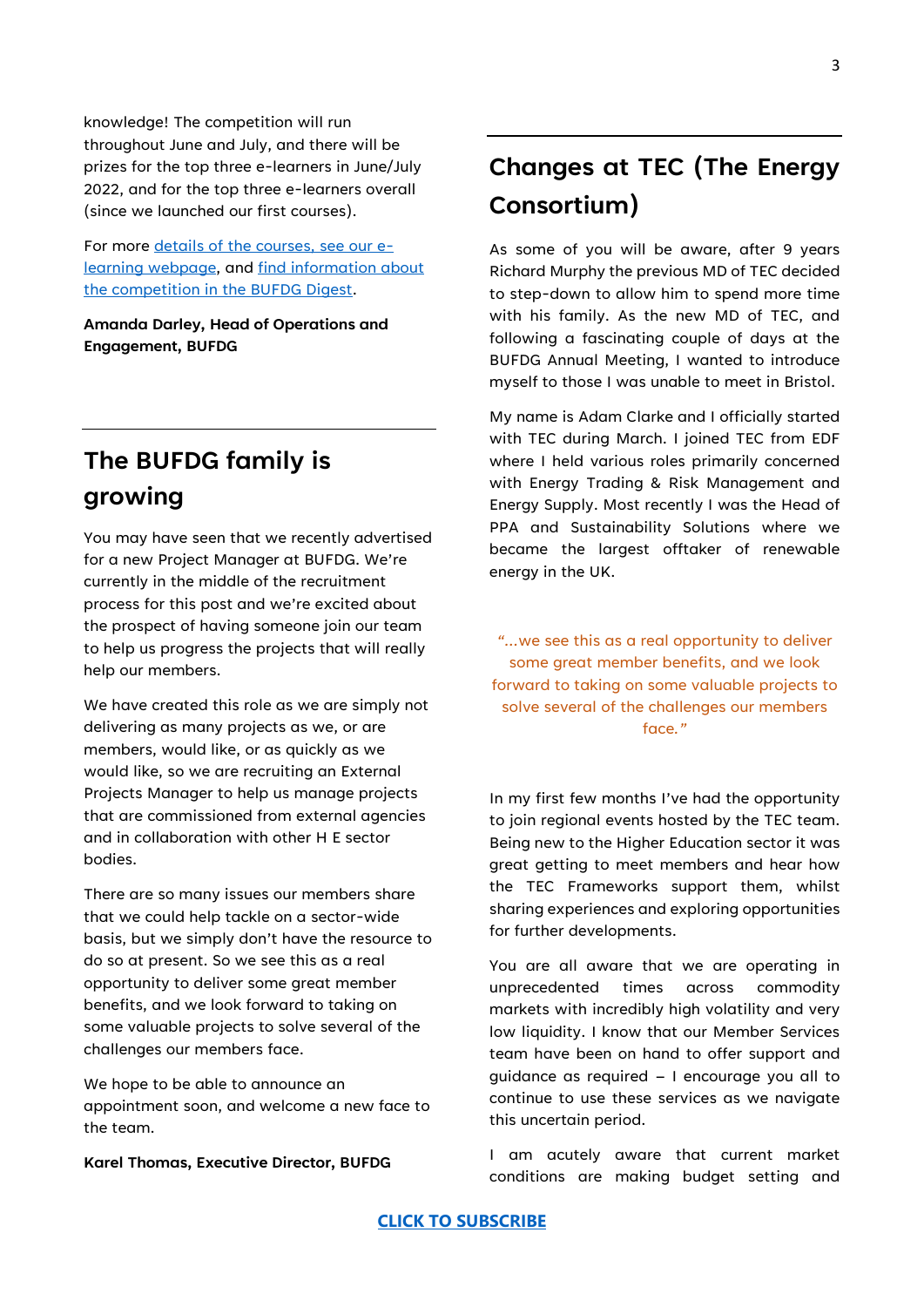forecasting incredibly difficult. In response to this, we are in the final phases of testing a new feature within the View platform that enables members from the finance community to run a series of simple scenarios that will help in budget setting and testing. We expect to be able to release this supported tool in late June. Again, please continue to utilise the expertise we have here at TEC to help with any budget setting queries.

The adage "the cheapest unit of energy is the one that you don't use" has never resonated stronger in my 20-years in the industry. Where we can, I would encourage all to continue to explore ways to reduce consumption. Even the smallest reduction will have a material impact on this year's finances as your TEC team sell back into inflated commodity markets.

Speaking with our members, many of whom are within the BUFDG community, we have been asked to provide 'plain English' market updates to help better understand and explain current market conditions. To support in this, I and the TEC team will be making a regular contribution to the BUFDG digest, and we will also be running a series of call-in sessions where we will provide meaningful market updates and be available to answer any questions that you may have.

I look forward to working with and supporting the BUFDG community in all Energy related challenges and opportunities.

**Adam Clarke, Managing Director, TEC**

### **May's Annual Meeting in Bristol**

As we continue to experiment with the right mix of events this side of the pandemic (fingers' firmly crossed…) we held an annual meeting for our FD members in-person in Bristol at the start of May. It was a small affair, significantly scaled back from our prepandemic conferences, focused on discussions and peer-to-peer networking with no sponsorship and no exhibition. The event was shorter, more utilitarian, and comprised just five sessions attended by our CFO/FD members and a small group of invited sector representatives (from other HE organisations and key suppliers) who attended as delegates rather than sponsors or speakers. We also tried to be more actively sustainable in our choices, with a venue accessible via public transport, low key 'entertainment' (a photography exhibition at the venue), and locally sourced food and flowers.

The feedback from members has been extremely positive, and we're grateful to all those who attended and made our first faceto-face event in over three years so special. It's likely that we will retain this format for 2023 (with a few inevitable tweaks), and that of the Finance Festival that preceded it. We'll be firming up the timings and details for both events in the next couple of months and, as soon as we have more news to share we'll be sending out invitations to Save the Date.

**Matt Sisson, Projects and Membership Manager, BUFDG**

## **How much will carbon netzero (CNZ) cost?**

Fifteen universities and six further education colleges are taking part in an [EAUC project](https://www.eauc.org.uk/queens_platinum_jubilee_challenge) to deliver a carbon emissions reporting framework for Higher Education, which is being funded by the Queen's Jubilee Challenge and supported by the DfE. The project is part of the sector's efforts to meet net zero targets for carbon emissions, and will conclude in February 2023 with the publication of a report setting out a net-zero pathway.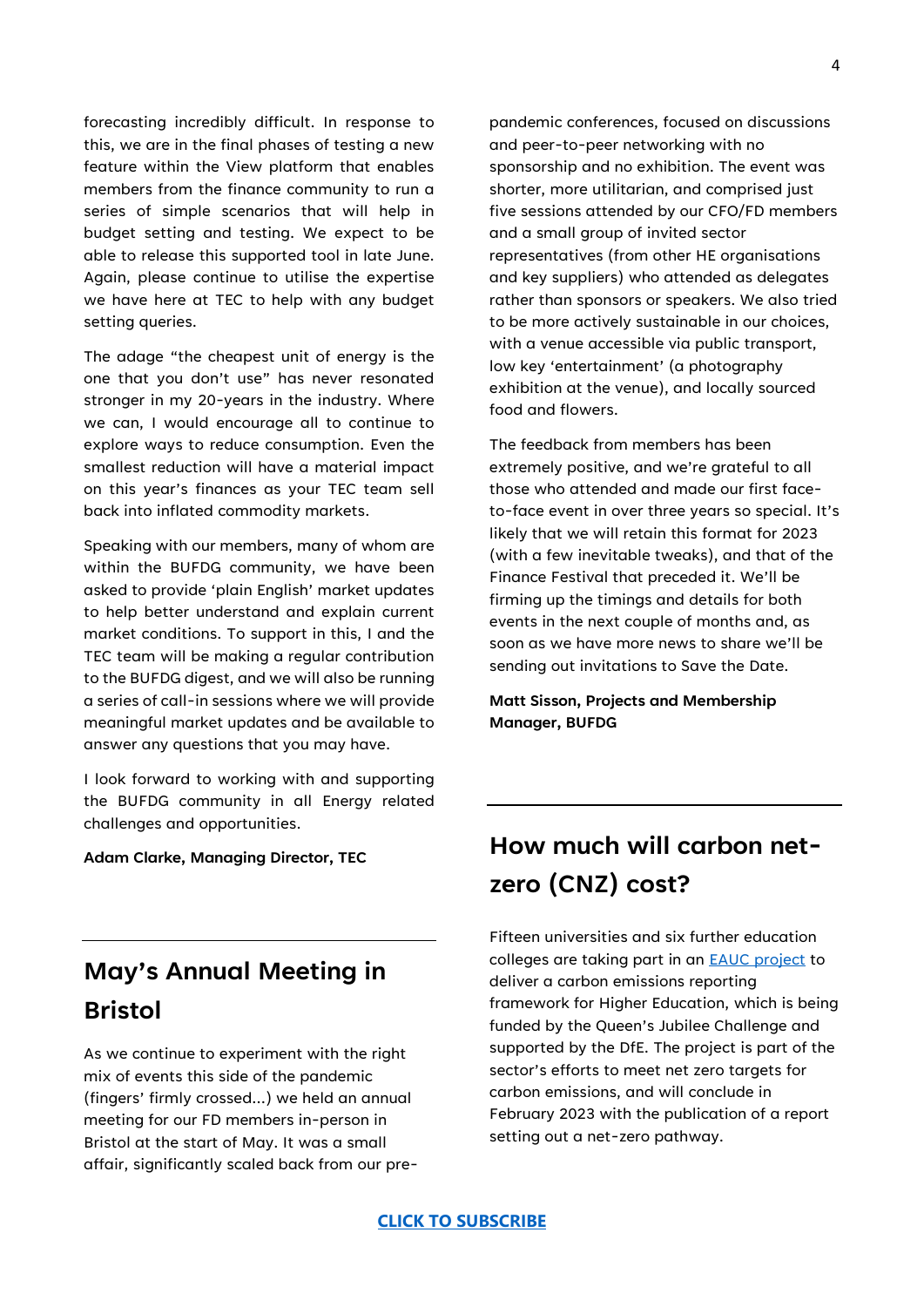Many universities have now published a date by which they are aiming to be "carbon net zero". Like organisations in other sectors, most are still calculating their baseline emissions figures, and are yet to identify how they are going to achieve CNZ, or calculate how much it will cost to get there. To help support the sector's efforts, a second project run jointly between BUFDG, AUDE, EAUC, and UUK, and partly-funded by DfE comes in. This project will run alongside the first, and will make a strategic assessment and cost/benefit analysis of the opportunities and levers for reducing carbon in the sector, and produce a range of guidance and documentation for use by the sector. The project manager is Simon Alsbury of [Energise](https://www.energise.com/) and he will be engaging with the same sample of organisations as the first project. It is hoped this parallel project will conclude by the end of the Summer 2022.

We are under no illusions that this will be a small contribution to the growing body of guidance and information, but we hope that this project will demonstrate to the DfE and other national funding bodies that the HE sector is taking the climate challenge seriously. The following paragraph in the [DfE](https://www.gov.uk/government/publications/sustainability-and-climate-change-strategy/sustainability-and-climate-change-a-strategy-for-the-education-and-childrens-services-systems)  [Sustainability and climate change strategy](https://www.gov.uk/government/publications/sustainability-and-climate-change-strategy/sustainability-and-climate-change-a-strategy-for-the-education-and-childrens-services-systems) applies only in England but all the membership organisations involved in the Energise project recognise that the challenges are UK wide.

*"We have supported the Queen's Jubilee Challenge for the further and higher education sectors to accelerate a sector-led review. This review will enable all further and higher education settings to report their emissions via a standardised and comparable framework by 2024. From 2025 we will publish targets and institutional progress for the further and higher education sectors."*

The last sentence in this paragraph gives us a clear hint that requirements are coming and are likely to be a condition of funding and registration as a higher education provider.

Carbon management and reporting is only one aspect of a sustainable organisation and as a

recent multi-organisation [online seminar](https://www.bufdg.ac.uk/Resources/News/View?g=a89ffcab-f419-4401-92f6-55a6bfa386ab&m=5&y=2022&t=University%20of%20the%20future%20-%20webinar%20recording) demonstrated, "sustainability" means something different to everyone. After that seminar, a colleague wrote to me suggesting that money is both the problem and the solution and offered some questions that we should be prepared to answer on the path to creating a sustainable world.

"Why is it important to be rich? Why are we still contributing to a pension that funds oil and war [and climate destruction]?" Answering such questions immediately raises more questions and as tiny cogs in a global machine, we as individuals and the organisations we lead and manage soon pale into insignificance. We may think we are powerless but be inspired by [Richard Bolt,](https://nousgroup.com/insights/race-carbon-neutral/) a [Nous Group](https://nousgroup.com/) consultant in Australia who wrote recently,

"We have started down the path to net zero without knowing exactly what route to follow, yet we have to increase our speed. The journey to a carbon-neutral future is well and truly on, and we will need ambition, collaboration and sound, unbiased judgement to get there safely."

Other inspirational quotes are available!

**Karel Thomas, Executive Director, BUFDG**

## **BUFDG Guide to Universities and Tax**

At the start of last month we were pleased to be able to publish a new **BUFDG Guide to UK** [Universities and Tax.](https://www.bufdg.ac.uk/ViewDocument.aspx?t=1&ID=15363&GUID=3007b2dc-bb6d-42f0-8fda-28a31cf16108&dl=1) The document is a highlevel overview of the many areas where tax impacts on UK universities, looking at taxes relating to people, income, and expenditure. There is a myth that universities, as charities and/or public bodies, simply do not pay tax, and so tax is not an issue. Unfortunately, this is not the case, as the guide demonstrates!